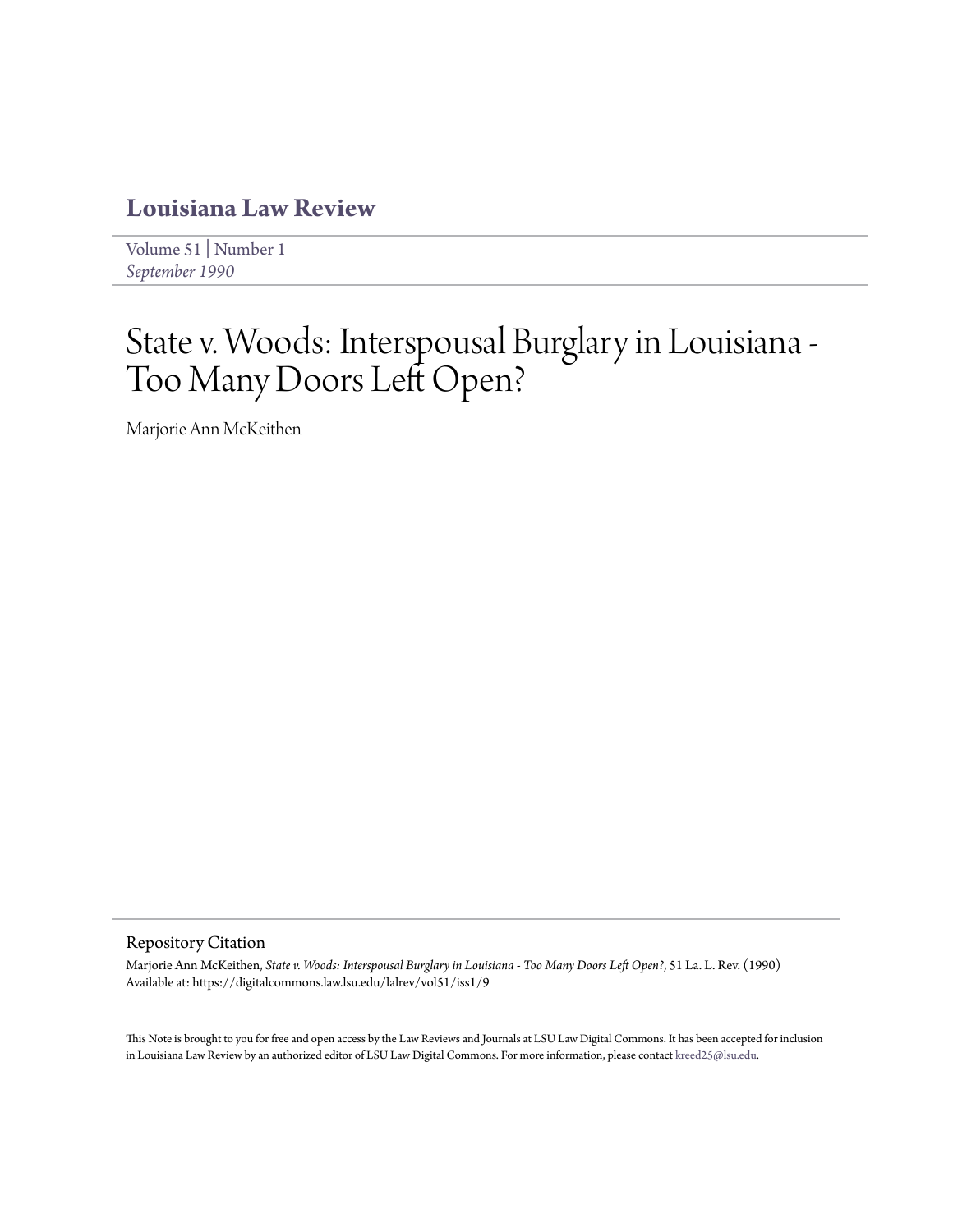*State v. Woods:* Interspousal Burglary in Louisiana—Too Many Doors Left Open?

#### **I. INTRODUCTION**

Defendant, charged with aggravated burglary of the apartment where his estranged wife and three sons resided, was convicted of simple burglary. He entered the apartment at about 4:30 a.m., climbed the stairs to the wife's bedroom, and kicked in the door. Inside were the wife and a male companion, both of whom testified that defendant entered bearing knives and making threats. Defendant argued his entry was authorized because he had a right to enter the community apartment and because his son had given him a key to the apartment. The Louisiana Fourth Circuit Court of Appeal affirmed the conviction and held the husband's entry of the apartment was unauthorized because it was not a community dwelling, and the husband, therefore, had no proprietary interest in it.'

#### **II. BACKGROUND**

#### *A.* Burglary *Legislation*

Louisiana Revised Statutes 14:62 defines simple burglary as "the unauthorized entering of any dwelling, vehicle, watercraft, or other structure, movable or immovable, with the intent to commit a felony or any theft therein. . . .<sup>"2</sup>

Burglary, at common law, was viewed as an offense against the security of habitation. Intrusions into the habitation were thought to create situations especially dangerous to occupants of the habitation. Thus, burglary laws developed out of a desire to prevent danger to human life.<sup>3</sup> The reporter's comments to Louisiana's aggravated burglary article indicate that the Louisiana provisions are based on this same rationale. The explanation for including buildings, vessels, and movables as well as

**Copyright 1990, by** LoUISIANA LAW **REVIEW.**

**<sup>1.</sup>** State v. Woods, **526** So. **2d** 443 (La. **App.** 4th Cir. **1988).**

<sup>2.</sup> La. R.S. 14:62 **(1990).**

**<sup>3.</sup> C.** Torcia, Wharton's **Criminal** Law § **326,** at **186-88** (14th ed. **1980).**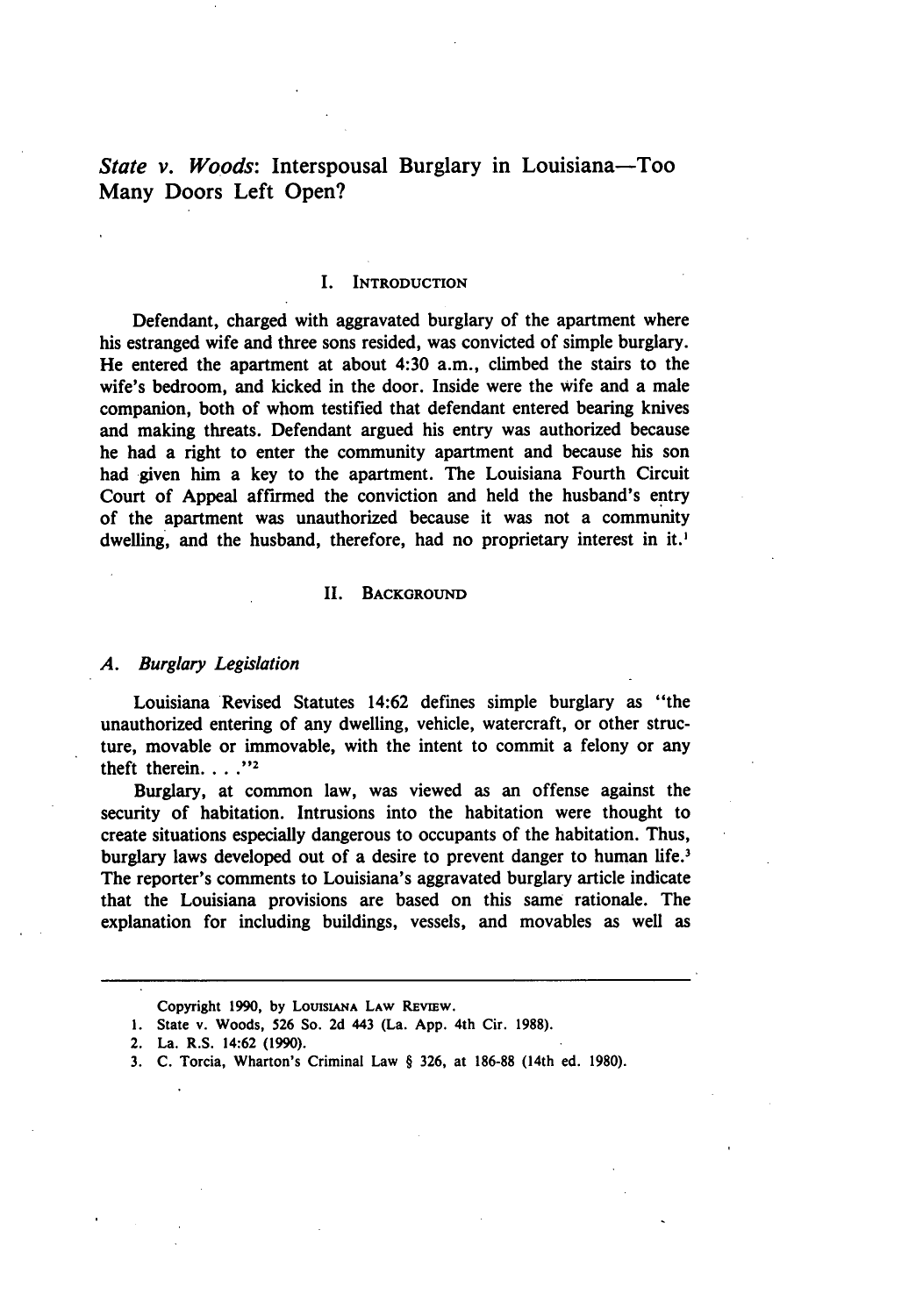dwellings within the scope of the crime is that "there may also be great danger to human life in the burglarizing" of these types of things.<sup>4</sup>

Louisiana jurisprudence also recognizes that human safety is the primary concern behind burglary provisions. In *State v. Lozier*,<sup>5</sup> the Louisiana Supreme Court faced the question of whether entry by misrepresentation constituted an "unauthorized" entry. Before reaching the conclusion that defendant's entry by impersonating a policeman was "unauthorized," the court in dictum stated that "[b]urglary laws are not designed primarily to protect the inhabitant from unlawful trespass and/or the intended crime, but to forestall the germination of a situation dangerous to the personal safety of the occupants." 6 Justice Calogero, writing for the *Lozier* court, emphasized the paramount role that the "unauthorized" element of burglary plays in guarding against danger to human safety: "[a] violent scenario is far less likely to unfold" where the intruder, although possessing the required felonious intent, "is known to the occupant and has expressed or implied consent to be on the premises."<sup>7</sup> The court reasoned that such

In *Pierre,* the defendant was convicted of simple burglary for taking the battery out of an automobile. Facing the issue of whether simple burglary required that the entry be into a part of the vehicle where a person could be found, the court stated:

It was, then, clearly the purpose of the legislature to define simple burglary to include unauthorized entries with intent to commit a theft "other than as set out in Article 60 . . . ."

It was undoubtedly the deliberate purpose of the legislature in enacting Article 62 to broaden the definition . . . to include lesser offenses where the felonious entry did not involve entry into an "inhabited" enclosure or one "where a person is present."

We think it is clear, therefore, that the historical background which resulted in the common-law definition of burglary is inappropriate to the interpretation of Article 62. Article 62 does not require that the entry be into a part of the vehicle capable of or designed to accommodate a person.

*Pierre,* **320** So. 2d at 187-88.

Nevertheless, it appears that this language in *Pierre* is limited to situations in which the burglary involves a place where a person could not be found-a place outside the historic coverage of burglary law. In cases where the situation falls within the historic coverage of burglary law, however, presumably the traditional concerns behind burglary provisions apply equally to both Louisiana aggravated and simple burglary provisions.

5. 375 So. 2d 1333 (La. 1979).

6. Id. at 1337.

7. Id.

<sup>4.</sup> La. R.S. 14:60 reporter's comment (1990). Simple burglary is a lesser included offense of aggravated burglary. Thus, where their elements correspond, the considerations behind them are usually also identical. However, in State v. Pierre, 320 So. 2d 185 (La. 1975), the Louisiana Supreme Court found that while Louisiana's definition of aggravated burglary (the unauthorized entering of "any inhabited dwelling or of any structure **. ..** where a person is present") falls to some extent within the historical and common law concept of burglary as a law designed for the protection of the habitation, the protection that the simple burglary statute provides is much broader.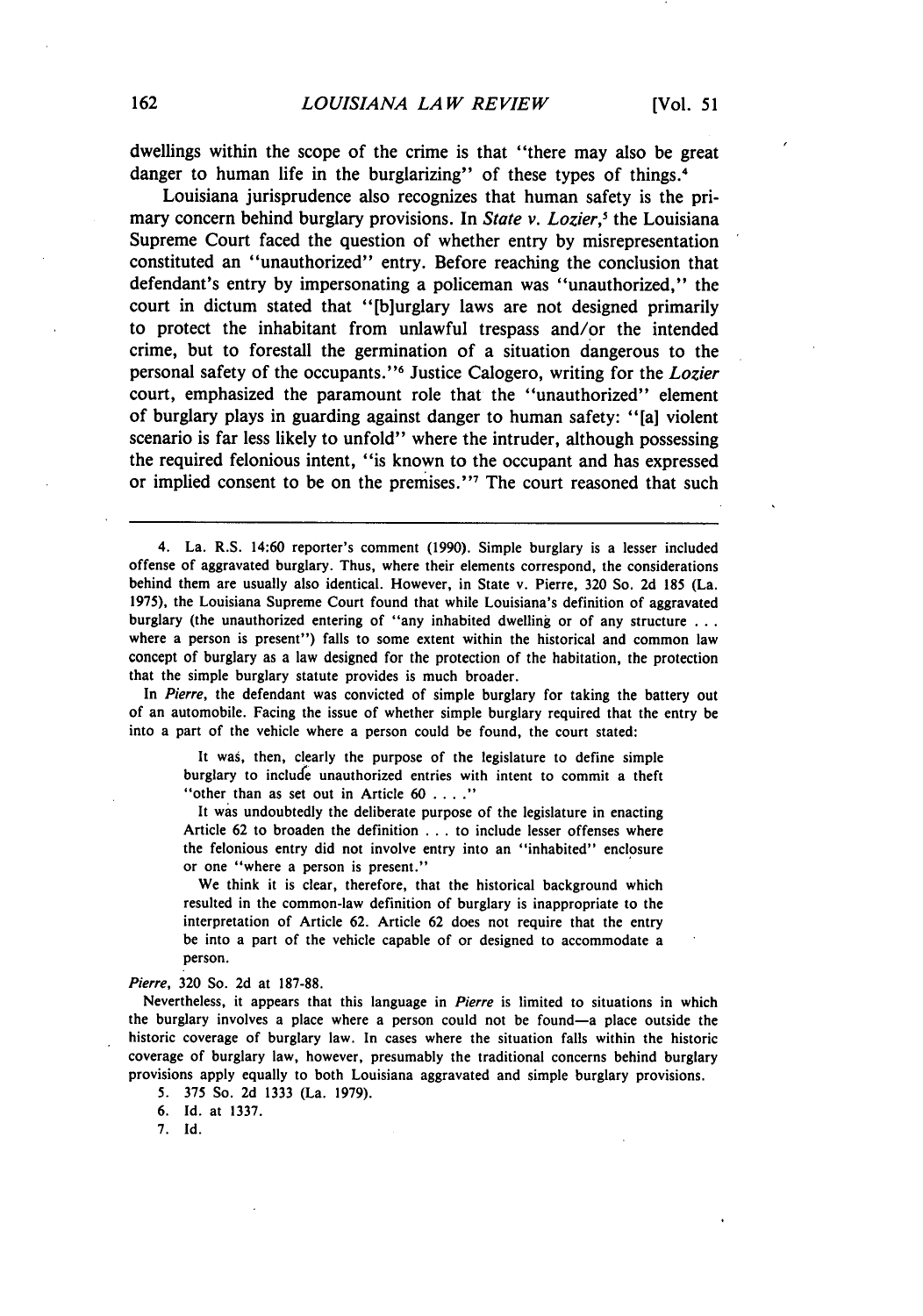an entry does not in itself provoke a defensive reaction from the occupant or owner, thus creating a potentially violent situation. The court stated that, likewise, in a situation where the victim actually discovers the intended crime, the discovery is less likely to precipitate violence where the entry was not "unauthorized."<sup>8</sup>

The Model Penal Code provides that a person is guilty of burglary "if he enters a building or occupied structure ... with [the] purpose to commit a crime therein, unless the premises are at the time open to the public or the actor is licensed or privileged to enter."<sup>9</sup> While some jurisdictions track the emphasized language of the Model Penal Code almost exactly in their burglary provisions, others retain the traditional common law requirement that the place entered be that "of another." Still other jurisdictions require that the entry be "unlawful" or made "without consent." Burglary provisions similar or identical to the Model Penal Code, as well as provisions employing "of another," "unlawful," "without consent," or similar language, serve the same practical function as Louisiana's requirement that the entry be "unauthorized." Thus, cases interpreting statutes of other jurisdictions often prove helpful in filling gaps in Louisiana jurisprudence.

# *B. Jurisprudential Interpretation of the "Unauthorized" Entry Requirement*

#### *1. "Unauthorized" Entry as a Distinct Element*

Louisiana's jurisprudence has diverged from some jurisdictions<sup>10</sup> by determining that Louisiana's "unauthorized" requirement is an element separate and distinct from the intent requirement. According to the Louisiana Supreme Court in *State v. Dunn*<sup>11</sup> and *State v. Lockhart*:<sup>12</sup>

[Tihe entry must be unauthorized and this must be determined as a distinct element of the offense separate and apart from the intent to steal. If the legislature desired that burglary consist of only an entry with intent to steal, they would have omitted the word *unauthorized*.<sup>13</sup>

8. Id.

- 11. 263 La. 58, 267 So. 2d 193 (1972).
- 12. 438 So. 2d 1089 (La. 1983).
- 13. Id. at 1090 (quoting Dunn, 263 La. at 63, 267 So. 2d at 195).

**1990]**

<sup>9.</sup> Model Penal Code § 221.1 (Official Draft and Revised Comments 1980).

<sup>10.</sup> Those that hold that ill-intent alone is enough to make an entry unauthorized. See e.g., People v. Gauze, 15 Cal.3d 709, 542 P.2d 1365, 125 Cal. Rptr. 773 (1975).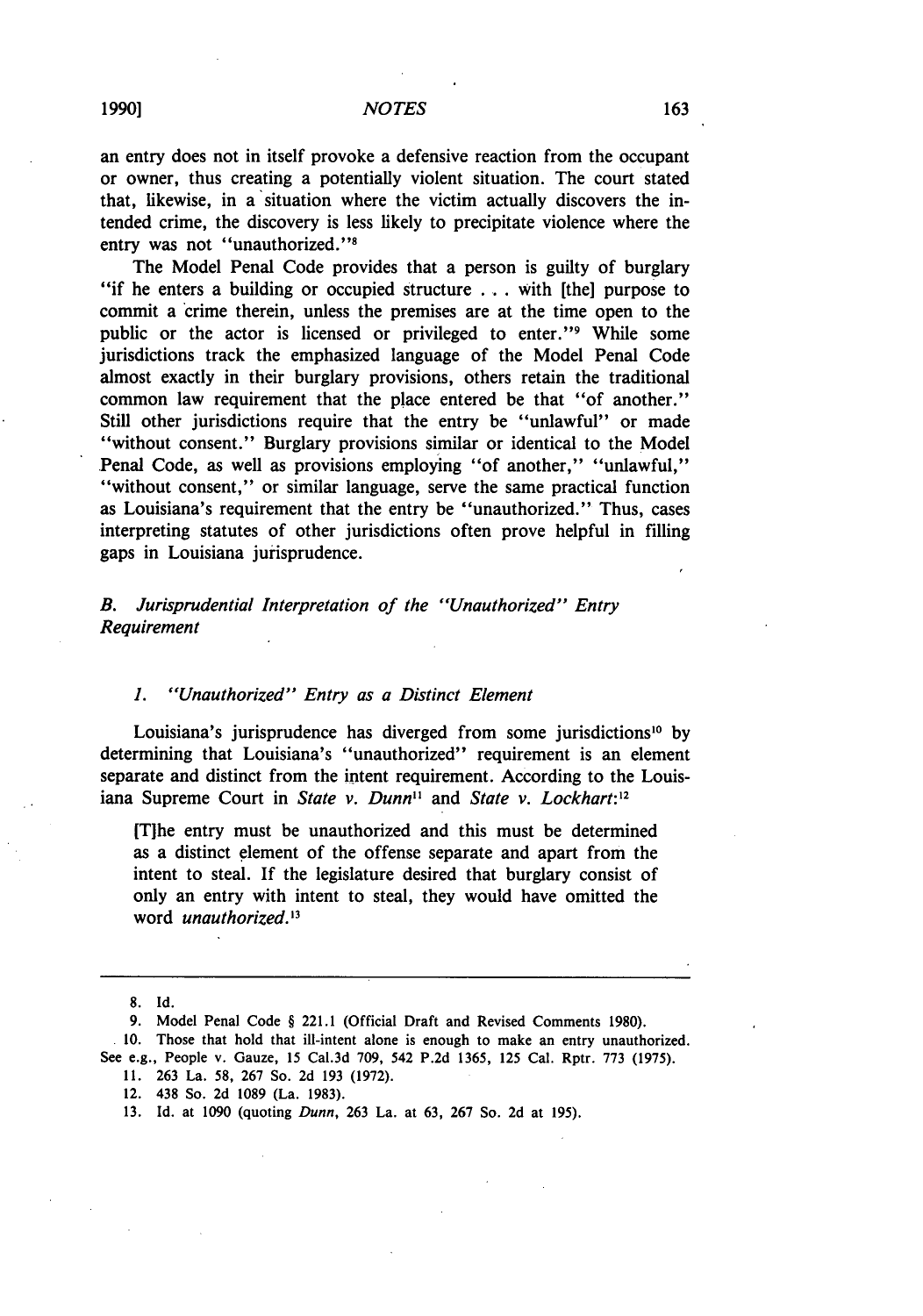#### *2. Emphasis on Occupancy or Possession*

Because of the common law requirement that the premises invaded be those "of another," the "owner" could not be found guilty of burglary.<sup>14</sup> However, occupancy or possession, and not title, controlled the question of whether the premises were those "of another," because it was the right of habitation rather than the ownership of the property that was being protected.<sup>15</sup>

This historical emphasis on occupancy or possession continues to prevail in interpretations of modern burglary statutes. In *State v. Harold,16* for example, the North Carolina Supreme Court faced the question of whether a defendant's alleged ownership interest in the house where his victim resided prevented the house from being considered that "of another" as to the defendant. The court held that the defendant's ownership interest in the house was not controlling and stated that defendant's emphasis on ownership was misplaced, the reason for prohibiting burglary being "to protect the habitation . . . from meditated harm."<sup>17</sup> The court further provided that occupation or possession of a dwelling is equivalent to ownership in burglary cases and that actual ownership need not be proved. Likewise, in *Adirim v. State*,<sup>18</sup> holding that naming the person responsible for custody of the property as owner in the bill of information rather than the actual owner did not constitute reversible error, a Florida district court of appeal stated that "[bjurglary is not a disturbance to the fee of the place as realty, but to the habitable security. Therefore, in burglary, ownership means any possession which is rightful as against the burglar."<sup>19</sup>

Innumerable courts, including the Louisiana Supreme Court in *State v. Simmons,"* have stated that the test for determining in whom ownership of the premises should be laid is not title, but occupancy or possession at the time of the offense. In *Simmons,* the court held that the bill of information was not fatally defective even though the individual designated as owner of the building was the tenant of the room broken into rather than owner of the building. Other courts, while still de-emphasizing actual ownership, phrase the test for ownership in terms of "control" or "management." In *Gilbreath v. State*,<sup>21</sup> for example, a Texas court of criminal appeals stated that in burglary cases the law deems the person having

*15.* Id.

**19. Id.** at 1084.

<sup>14.</sup> W. Lafave and **A.** Scott, Criminal Law, § 8.13(c), at **797 (2d** ed. **1986).**

**<sup>16. 312</sup>** N.C. **787, 791-92, 325 S.E.2d 219,** 222 **(1985).**

**<sup>17.</sup>** Id. at **791.**

**<sup>18. 350</sup>** So. **2d 1082** (Fla. Dist. Ct. **App. 3d** Cir. **1977).**

<sup>20. 249</sup> La. 647, **190** So. **2d 83 (1966).**

<sup>21.</sup> **158** Tex. Crim. **616, 259 S.W.2d 223** (Crim. **App. 1953).**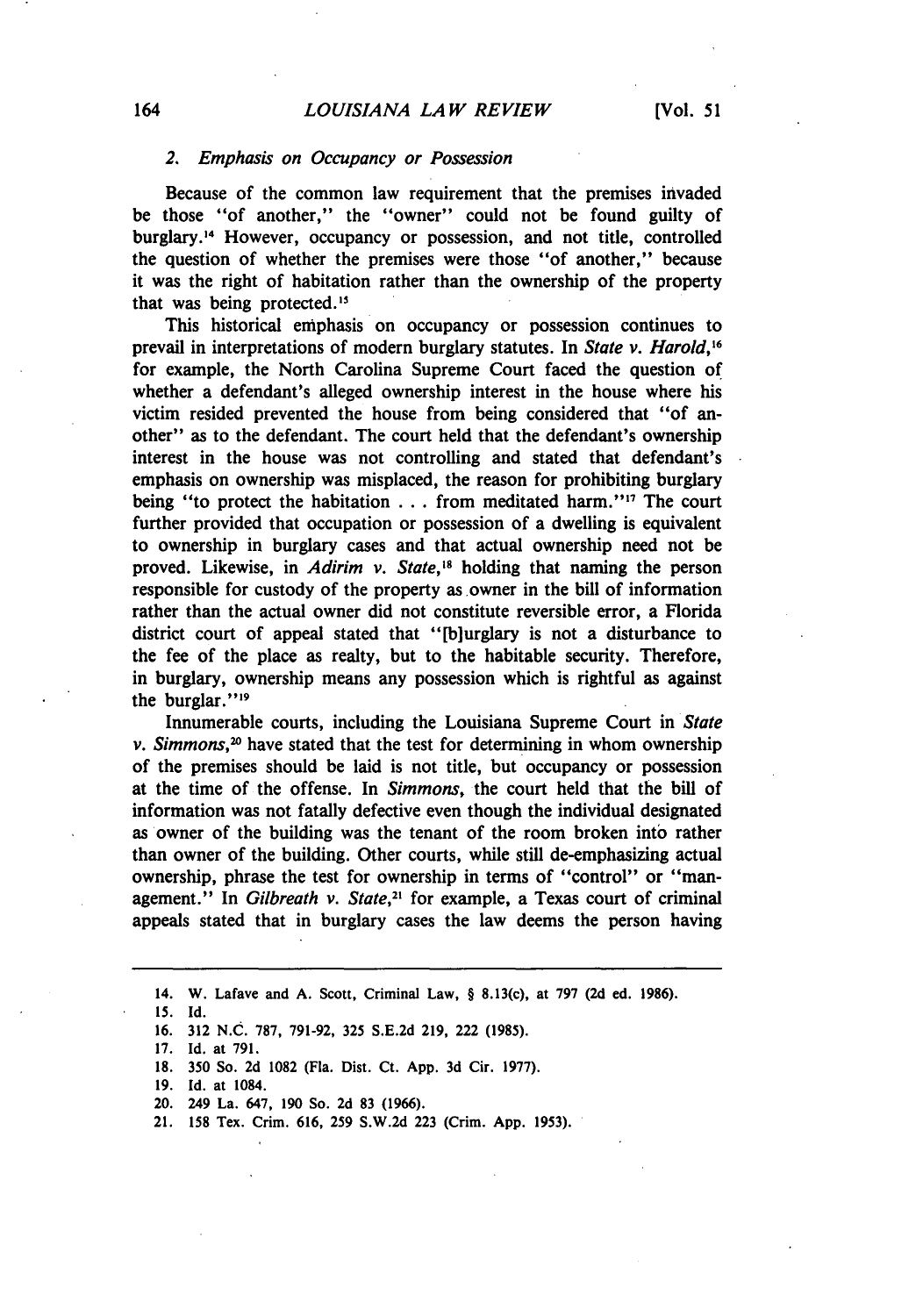the "care, control, and management" of the premises at the time of the offense to be the owner and that ownership may be alleged in that person.

Although, traditionally, the emphasis on occupancy or possession has arisen primarily in either lessee-as-victim or employee-as-victim contexts, recent extensions of this same rationale to a marital context have resulted in the courts holding that an estranged spouse can commit burglary of a dwelling in which he has an ownership interest, and in some cases, even of the family home in which he no longer lives.<sup>22</sup>

In *Parham v. State,'3* a husband who had been convicted **by** a jury of burglarizing the dwelling that he had once shared with his wife contended that under Maryland family law, the dwelling should have been considered marital property because it was acquired during the marriage. Thus, he contended that he could not be convicted of burglary because the dwelling was his own, and not that "of another."<sup>24</sup> The court rejected his contentions, stating that the law of burglary was "designed for the purpose of protecting the habitation **...** and thus, occupancy or possession, rather than ownership, is the test." $25$  Concluding that a rational trier of fact could have found that the husband had neither a possessory interest in the dwelling nor a right to be there at the time of entry, the court sustained the husband's conviction.<sup>26</sup>

Again, in *State v. Schneider*,<sup>27</sup> the defendant spouse focused on actual ownership **of** the premises. The wife in *Schneider* contended that under Washington community property law, in order to prove that she entered "unlawfully," the State had to prove that her husband owned the house and that she did not, thus rebutting "the strong presumption that the house was community property."<sup>28</sup> The Washington appeals court responded, stating that Mrs. Schneider's contentions misconstrued the nature of burglary. Because the purpose of burglary law is to protect the dweller, occupancy rather than ownership controls.2 The *Schneider* court ultimately affirmed Mrs. Schneider's burglary conviction."

In some decisions, either the statutory embodiment of the emphasis on occupancy or possession or the previous grant of some form of injunctive relief to one of the spouses has facilitated the court's decision

**25.** Id. at **161, 556 A.2d** at 284.

**265 Id.** at **163, 556 A.2d** at **285** (The court noted that its holding was consistent with Maryland theft law, which provided that it is a defense to theft that the property involved was that of defendant's spouse, unless defendant and defendant's spouse were not living together as man and wife and were living in separate abodes at the time of the theft.)

**27. 36** Wash. **App. 237, 673 P.2d** 200 (Ct. **App. 1983).**

**28. Id.** at 240, **673 P.2d** at **203.**

**29. Id.** at 241, **673 P.2d** at **203.**

**30. Id.** at 244, **673 P.2d** at **205.**

<sup>22.</sup> W. Lafave and **A.** Scott, Criminal Law, § 8.13(c), at **797** n.61 **(2d** ed. **1986).**

<sup>23. 79</sup> Md. App. 152, 556 A.2d 280 (Ct. Spec. App. 1989).

<sup>24.</sup> **Id.** at **161** n.2, **556 A.2d** at 284 n.2.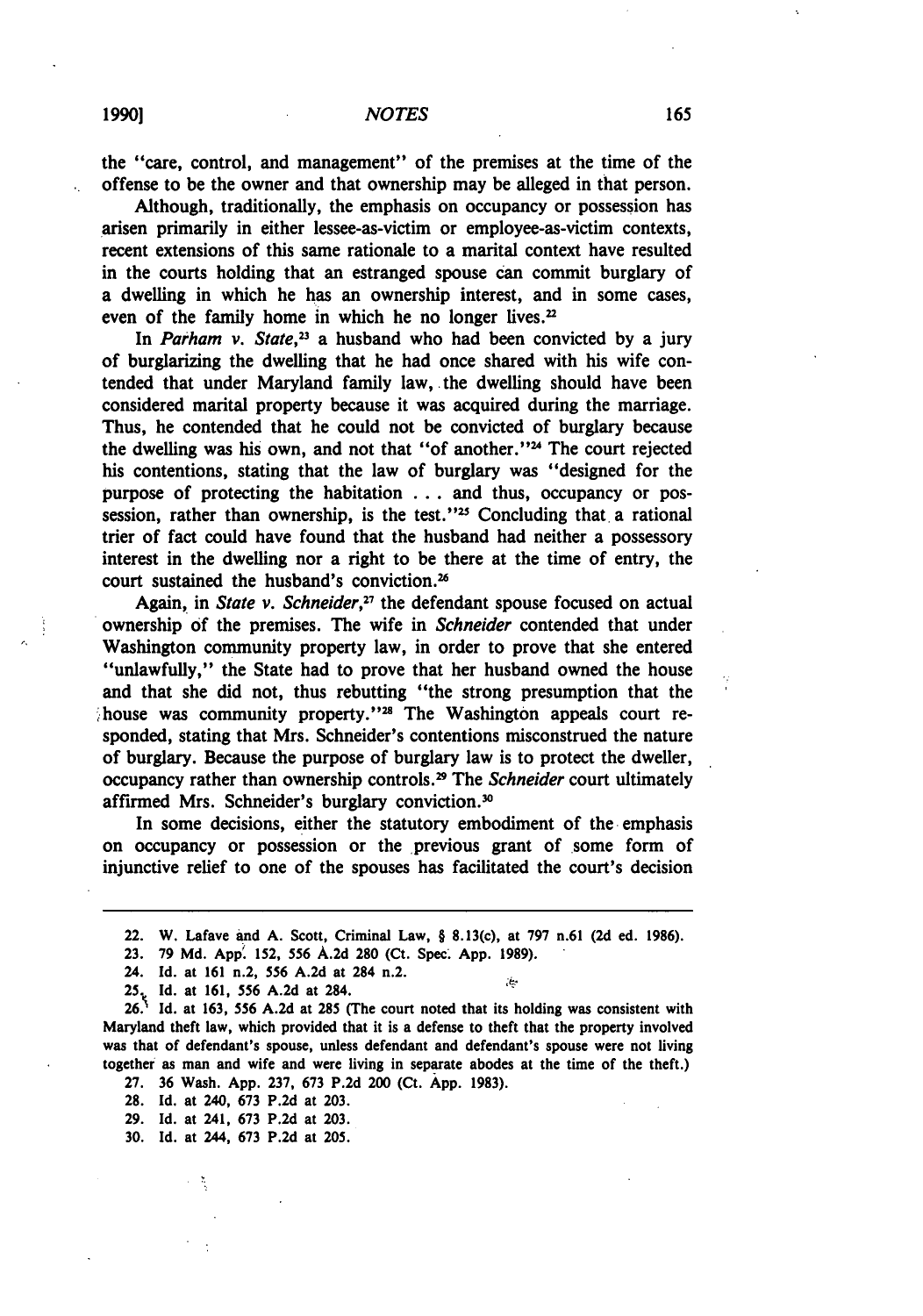as to whether an entry was of a prohibited nature. Under the Texas statutory scheme, "owner" is defined as one who has "title to the property, possession of the property, whether lawful or not, or a greater right to possession of the property than the actor," as noted **by** the Texas court in *Ex Parte Davis.*<sup>31</sup> The wife in *Davis* had been granted the exclusive right of possession of the residence **by** court order and the defendant husband had been ordered to stay away. The court found that the husband's entry was without the effective consent of the "owner," even though title to the residence was held **by** the defendant husband and his brother. In applying the Texas statutory provision to the facts before it, the court stated that the injunction did even more than give the wife a "greater right to possession"; it gave her exclusive possession of the residence and negated all rights to enter held by the husband.<sup>32</sup>

Although the existence of the injunctive relief in *Davis* certainly made the court's decision more clear-cut, failure to secure such relief even though it is available or failure to notify defendant as to its imposition will not necessarily be dispositive in a burglary case. In *Stanley v. State*,<sup>32</sup> the Texas court of criminal appeals again dealt with a- husband who was charged with burglary of his wife's home. Husband and wife separated, and the wife obtained a temporary injunction which, among other things, prohibited her husband from interfering with her use and possession of the home they had previously shared. Apparently, however, no notice of the injunction was served on the husband.<sup>34</sup> The wife subsequently moved to a different residence, which her husband broke into. Defendant cited the *Davis* court's emphasis on the fact that the injunction had given the wife a greater right to possession. He argued that because he had not been notified of the temporary injunction and because of the marital relationship, he was entitled to enter.<sup>35</sup>

**33. 631 S.W.2d 751** (Tex. Crim. **App. 1982).**

34. Id. at **752.**

**35.** Id. at **753.**

**<sup>31.</sup>** 542 **S.W.2d 192** ('rex. Crim. **App. 1976).**

**<sup>32.</sup>** Id. at **196.** See also Matthews v. Commonwealth, **709 S.W.2d** 414 **(Ky. 1985)** (defendant was not entitled to directed verdict on burglary charge on ground that house he allegedly burglarized was first rented as abode for him and his estranged wife, that he had occupied it with her during their marriage, and that he therefore had legal right to be on premises, where house in question was owned **by** brother of estranged wife, who was murder victim, and rented to wife to be used as marital abode when parties were not separated, and defendant was under court order to stay away from premises); State v. Kilponen, 47 Wash. **App. 912, 737 P.2d** 1024 (Ct. **App. 1987)** (defendant could not change court's order that defendant not approach or communicate with his wife directly or indirectly or go to family residence for any purpose unless accompanied **by** deputy sheriff, so that interlineation in acknowledgment of defendant's understanding of order stating that defendant agreed to conditions until arraignment on specific date was without effect and order had not expired when defendant entered wife's home, for purpose of establishing unlawful entry element of burglary).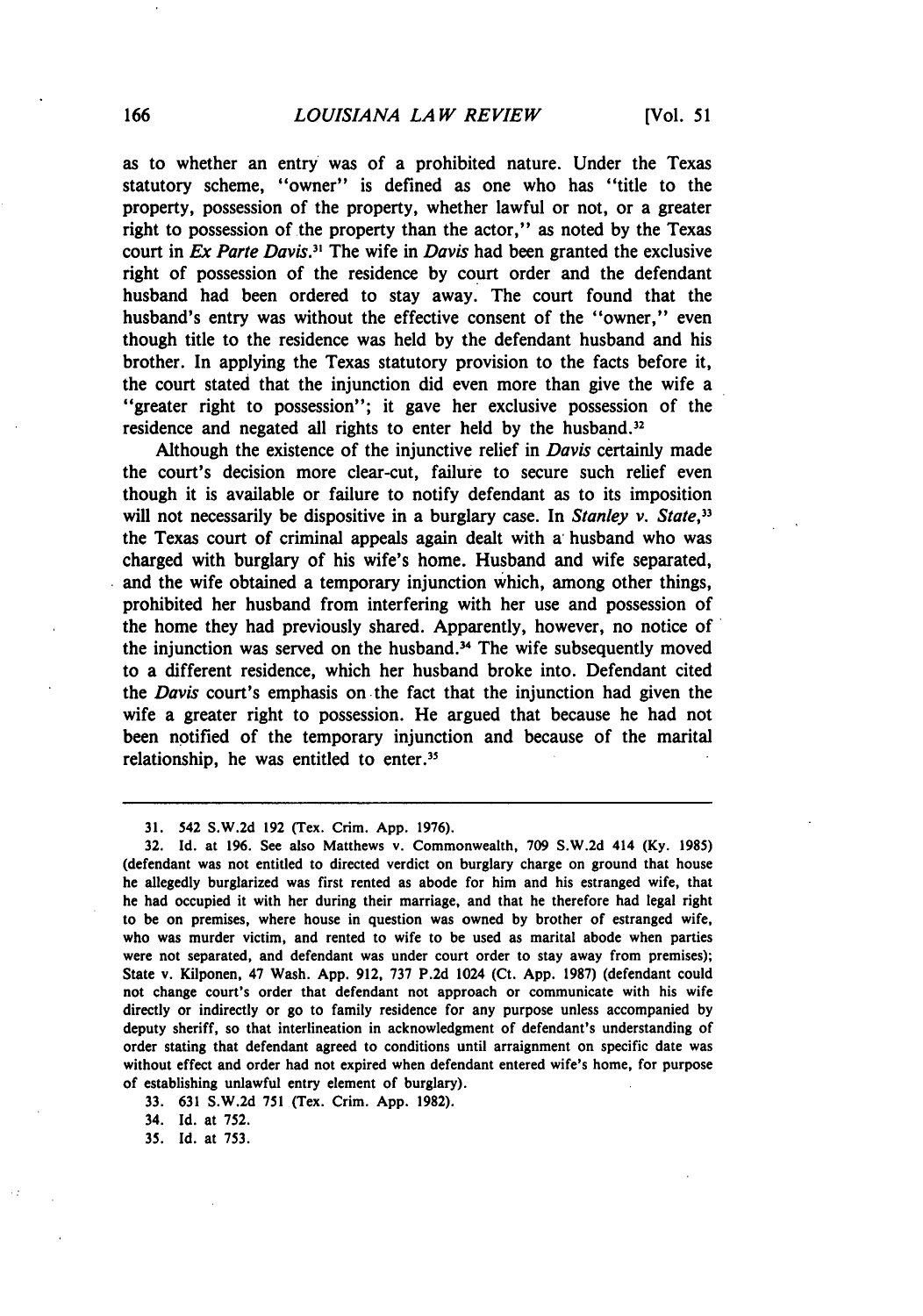The court rejected defendant's claim that the marital relationship authorized him to enter, without considering the "effect of the temporary injunction, of which appellant had not been notified."<sup>36</sup> In determining that the wife clearly had the greater right to possession and was an "owner" under the Texas statute, the court focused on the fact that the couple in question had separated, the wife had filed for divorce, had moved from the home where she had formerly resided with her husband, and had established another home for herself and her son. Based on these circumstances, the court concluded, "[s]he had the right to refuse to consent. There was no implied consent to break and enter merely because of the marital status."<sup>37</sup> Thus, although injunctive relief had been obtained by the wife, the court decided the case on other grounds, showing that failure to obtain such relief when it is available may not be fatal to the burglary charge.

In *State v. Herrin*,<sup>38</sup> the defendant husband admitted that his entry constituted a possible violation of a court order restricting him from the property but contended that, because he and his wife were equal owners of the house, he could not be a burglar with respect to that house. The court lboked to Ohio trespass law and found it significant that in that state a person can trespass and therefore commit burglary against property of which he is legal owner.<sup>39</sup> The Ohio trespass statute provided that "land or premises of another" included any place "belonging to, controlled by, or in the custody of another."<sup>40</sup> The court ultimately found that the house was in the custody of and controlled by defendant's wife, not by defendant who was living elsewhere at the time.<sup>41</sup> Thus, when defendant entered without wife's permission, he "trespassed" and, because the other elements were also present, committed burglary.42

#### *3. Consent*

The Louisiana Supreme Court in *Lozier* explained the nature of consent as a traditional defense against burglary. In *Lozier,* defendant was charged with two counts of aggravated burglary. In addition to the entry by misrepresentation charge presented earlier in this note, defendant was also charged with having entered another apartment after an accomplice locked the occupant in his bathroom, then admitted the defendant.

40. Id.

41. Id.

42. Id.

<sup>36.</sup> Id.

<sup>37.</sup> Id.

**<sup>38. 6</sup>** Ohio App. 3d **68,** 453 **N.E.2d** 1104 (Ct. App. **1982).**

**<sup>39.</sup>** The Ohio burglary statute provided: "No person, by force, stealth, or deception, shall trespass in an occupied structure ... with purpose to commit therein any theft offense ... or any felony." Id. at **69,** 453 N.E.2d at 1106.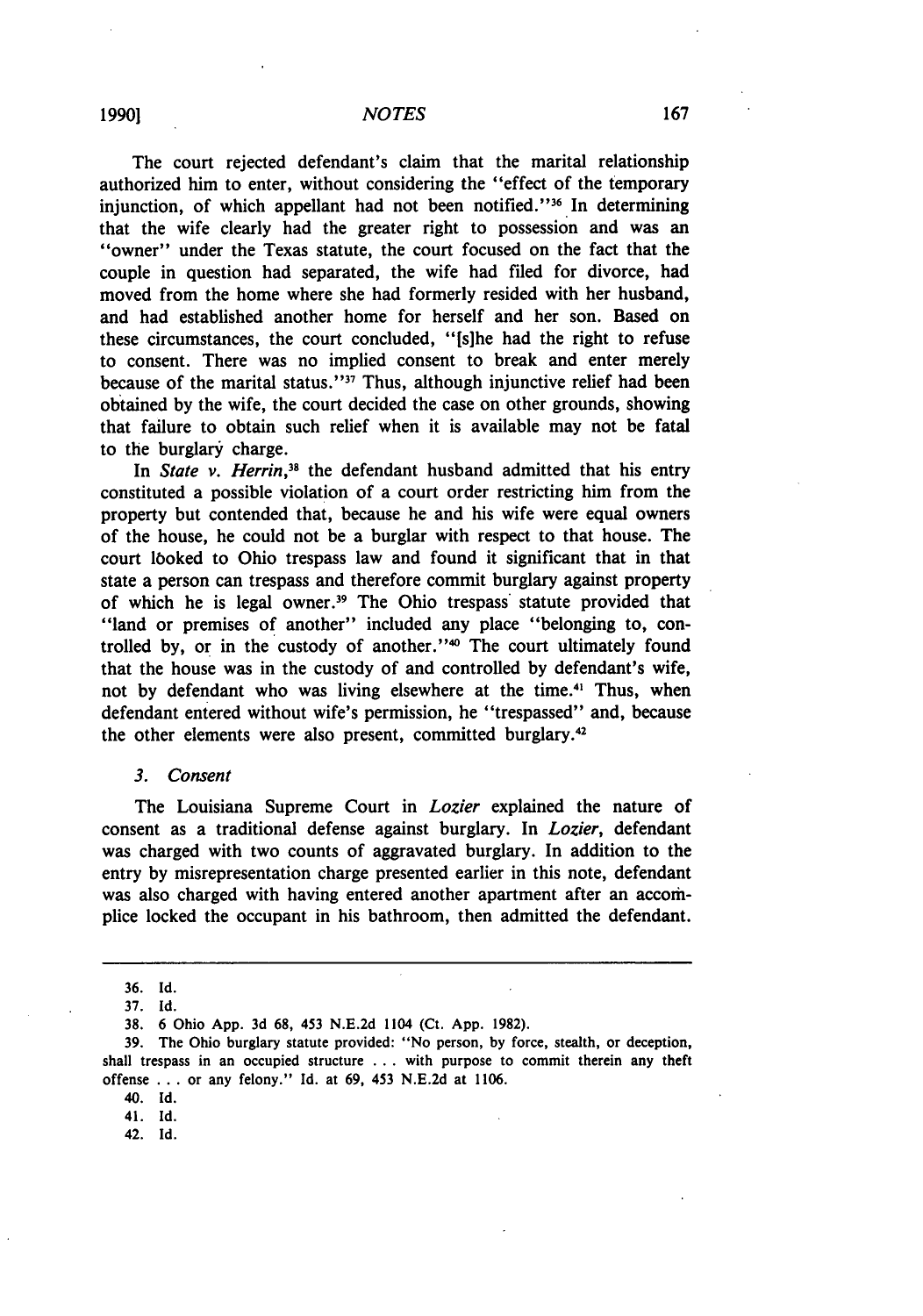The court found that the accomplice, whom the occupant had never met before but invited inside, did not have the right to authorize defendant's entry; nor, the court found, was defendant's entry authorized, when he misrepresented himself as a police officer and entered with the apparent consent of occupant, that consent being based solely on the understanding that defendant was a police officer.<sup>43</sup> Before reaching its conclusions however, the court explained the general requirements for valid consent. Focusing specifically on the case of a private dwelling, the court provided that in order to constitute a defense to an "unauthorized" entry, the consent given must be that of an occupant or an occupant's agent. Furthermore, it must be given by one who possesses both the authority and the capacity to consent. Finally, in dictum, the court stressed,

The consent must be voluntary and intelligent, that is, based on a reasonable understanding of the identity and purpose of the intruder.... Obviously, a child who admits a total stranger would not necessarily have sufficient understanding of the circumstances of the entry to give valid consent to an entry.<sup>44</sup>

Applying the principles laid out in *Lozier* to a situation where the victim's ten-year-old daughter let the defendant enter the house, the Louisiana First Circuit Court of Appeal stated in *State v. Tuggle:4* "Even assuming that the defendant entered the house with the daughter's consent, a ten-year-old girl lacked the authority and capacity to give such consent." The Texas court in *Davis,* in which the defendant contended that a twelveyear-old girl allowed him to enter the house, likewise stated that "[e]ven if she voluntarily admitted appellant, there is nothing in the record to suggest that such act by the twelve-year-old girl was *effective* consent. . . .<sup>''46</sup>

In situations where a minor son or daughter intentionally allows a defendant entry into his or her parents' home in order that the defendant may steal, some courts have stressed the *unlawful* nature of the purpose in holding that minors have no such authority to consent. For instance, in *People v. Martin*,<sup>47</sup> while recognizing that a minor living in a house rented and controlled by his father "may have the ability to authorize entries into his parents' house for lawful purposes,"<sup>48</sup> the court held that he may not authorize the defendant's entry into the house for "the

- **46. Ex Parte Davis, 542 S.W.2d 192, 196 (Tex. Crim. App. 1976).**
- **47. 115 I1. App. 3d 103, 106, 449 N.E.2d 1039, 1041 (Ct. App. 1983).**
- 48. Id.

**<sup>43.</sup>** State v. Lozier, **375 So. 2d 1333, 1337** (La. **1979).**

<sup>44.</sup> **Id. at 1336.**

**<sup>45. 504</sup> So. 2d 1016, 1020 (La. App. 1st Cir. 1987).**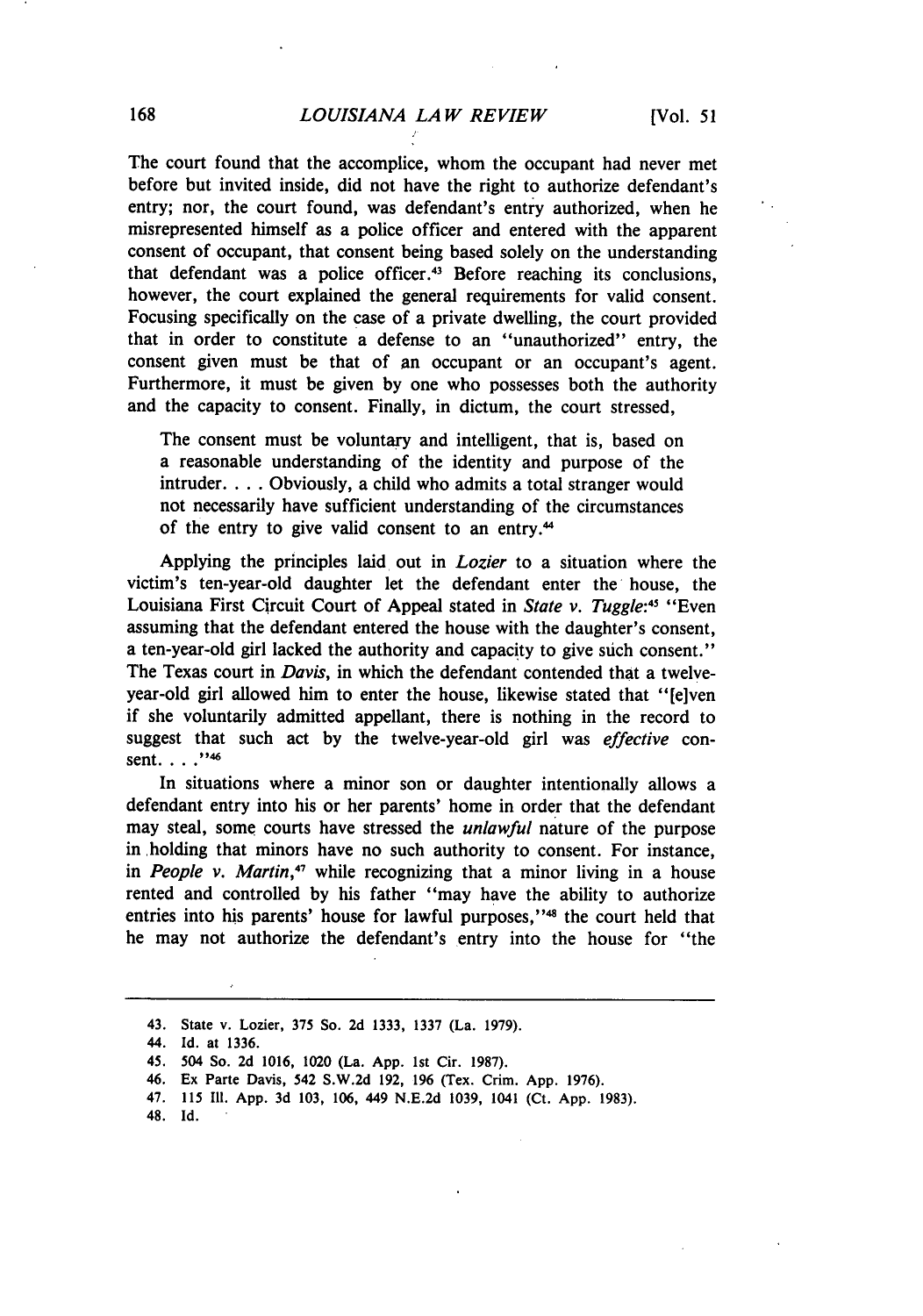unlawful purpose of stealing his parents' jewelry."<sup>49</sup> The distinction recognized in these cases between consent for a lawful purpose and consent for an unlawful purpose in determining whether the entry was authorized, however, would probably be invalid in Louisiana. In light of decisions like *Dunn and Lockhart,* which state that an entry is not unauthorized simply because the defendant intends to commit a felony or theft therein (the intent and the unauthorized entry constituting distinct elements under the Louisiana statutory scheme), the rationale of *Martin* would probably be rejected **by** Louisiana courts.

#### *C. Guidance From Other Areas of Law*

#### *1. Interspousal Theft*

Because at common law husband and wife were considered one person, neither husband nor wife could be guilty of larceny for taking the other's property.50 With the passage of the Married Women's Property Acts, which treat women as individuals independent of their husbands in property matters, and other statutes, this complete interspousal immunity no longer stands in most states." Indeed, as early as **1910,** although the marriage in question was doubtful, the Louisiana Supreme Court in *State v. Hogg*<sup>52</sup> held that a "husband" could be guilty of embezzling his "wife's" property.<sup>53</sup>

The Model Penal Code contains a specific provision regarding interspousal theft which abolishes interspousal immunity except in certain narrowly defined circumstances:

*(4) Theft From Spouse.* It is no defense that theft was from the actor's spouse, except that misappropriation of household and personal effects, or other property normally accessible to both spouses, is theft only if it occurs after the parties have ceased living together.<sup>54</sup>

**52. 126** La. **1053, 53** So. **225 (1910).**

**53.** The court reserved the question of whether a wife could be guilty of embezzling her husband's property.

54. Model Penal Code and Commentaries § 223.1(4) (Official Draft and Revised Comments **1980).**

<sup>49.</sup> **Id.** See also K.P.M. v. State, 446 So. **2d 723** (Fla. Ct. **App.** 1984) (where son of owners of home invited defendant to enter home and steal items, invitation did not provide defendant with affirmative defense of consent to charge of burglary, since consent of son was unauthorized and inoperative, and defendant could not reasonably, and in good faith, have believed" that the son had the authority to permit him to enter residence for purpose of stealing).

**<sup>50.</sup> C.** Torcia, Wharton's Criminal Law § **393,** at **390** (14th ed. **1980).**

**<sup>51.</sup>** Model Penal Code and Commentaries § **223.1** comment 5 (Official Draft and Revised Comments **1980).**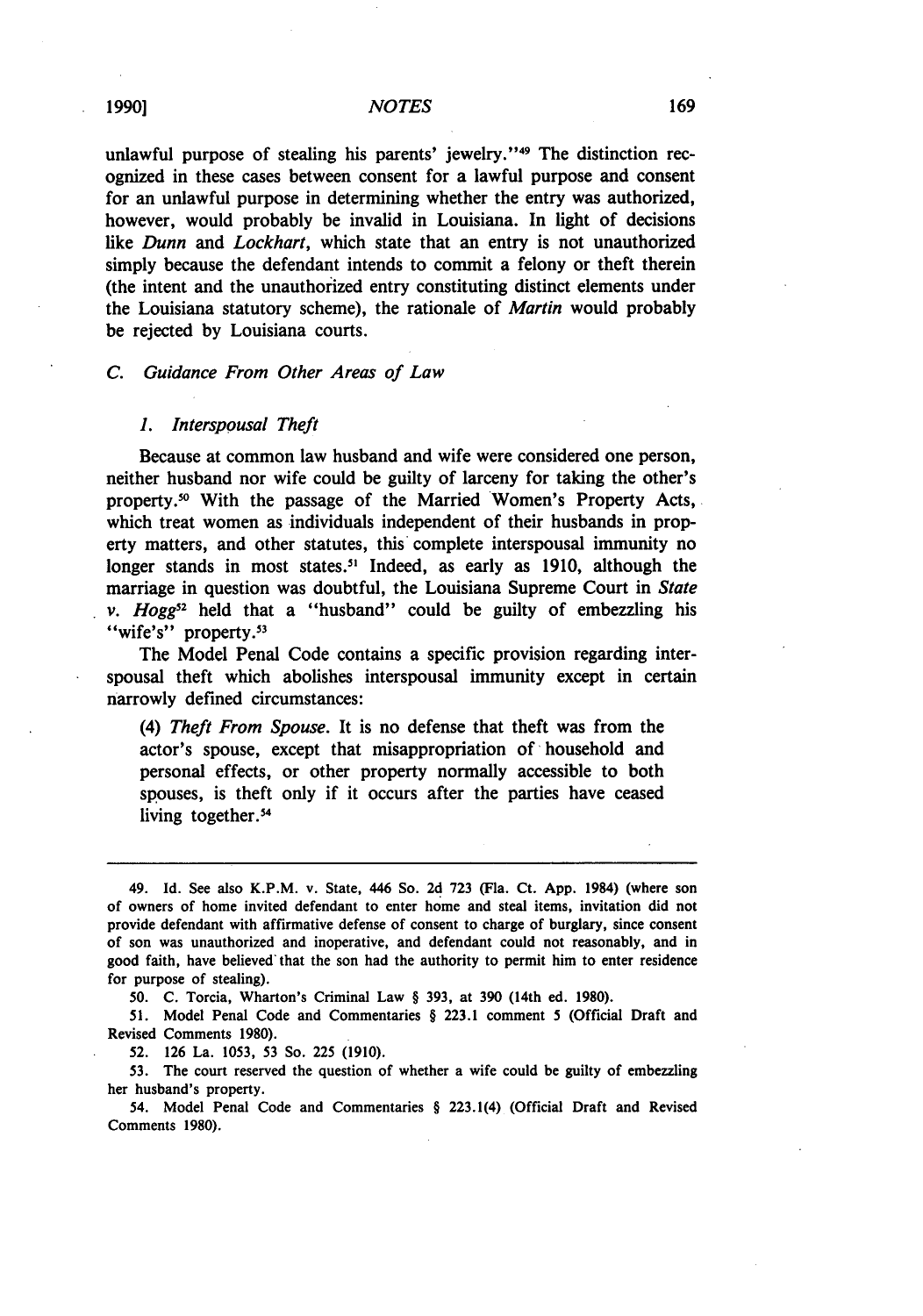ω.

Thus, the availability of this "household and personal effects" defense hinges on whether the parties still live together.

#### *2. Interspousal Rape*

The Louisiana legislature has specifically addressed the possibility of rape between persons still legally married and has determined that, except in the case of simple rape, the fact that the person charged with the rape was still legally married to the victim at the time of the act warrants no exceptional treatment under the law. In the **1990** session, the Louisiana legislature amended Louisiana Revised Statutes 14:41, which defined rape as "the act of **...** sexual intercourse with [someone] who is not the spouse of the offender, committed without . . . lawful consent."<sup>55</sup> The article further provided that a person is not considered a "spouse" if either: **(1)** a judgment of separation has been rendered; or (2) if the spouses are not legally separated but are living separate and apart, and the offender knows that a temporary restraining order, preliminary or permanent injunction, or other order has been issued prohibiting the offender from sexually or physically abusing,- intimidating, threatening violence against, or in any way physically interfering with the other spouse.<sup>56</sup> Under the new law, it is irrelevant that the spouses are still legally married for most rape crimes. In the case of simple rape,<sup>57</sup> however,

- 55. La. R.S. 14:41(A) (amended 1990).
- 56. Id. 14:41(C) (repealed 1990).
- 57. La. R.S. 14:43 provides:

f.

A. Simple rape is a rape committed where the anal or vaginal sexual intercourse is deemed without the lawful consent of the victim who is not the spouse of the offender because it is committed under any one or more of the following circumstances:

(1) Where the victim is incapable of resisting or of understanding the nature of the act by reason of stupor or abnormal condition of the mind produced by an intoxicating, narcotic, or anesthetic agent, administered by or with the privity of the offender; or when the victim has such incapacity, by reason of a stupor or abnormal condition of mind from any cause, and the offender knew or should have known of the victim's incapacity; or

(2) Where the victim is incapable, 'through unsoundness of mind, whether temporary or permanent, of understanding the nature of the act; and the offender knew or should have known of the victim's incapacity; or

(3) Where the female victim submits under the belief that the person committing the act is her husband and such belief is intentionally induced by any artifice, pretence, or concealment practiced by the offender.

B. For purposes of this Section, a person shall not be considered to be a spouse if a judgment of separation from bed and board has been rendered, or if the person and the offender are not legally separated but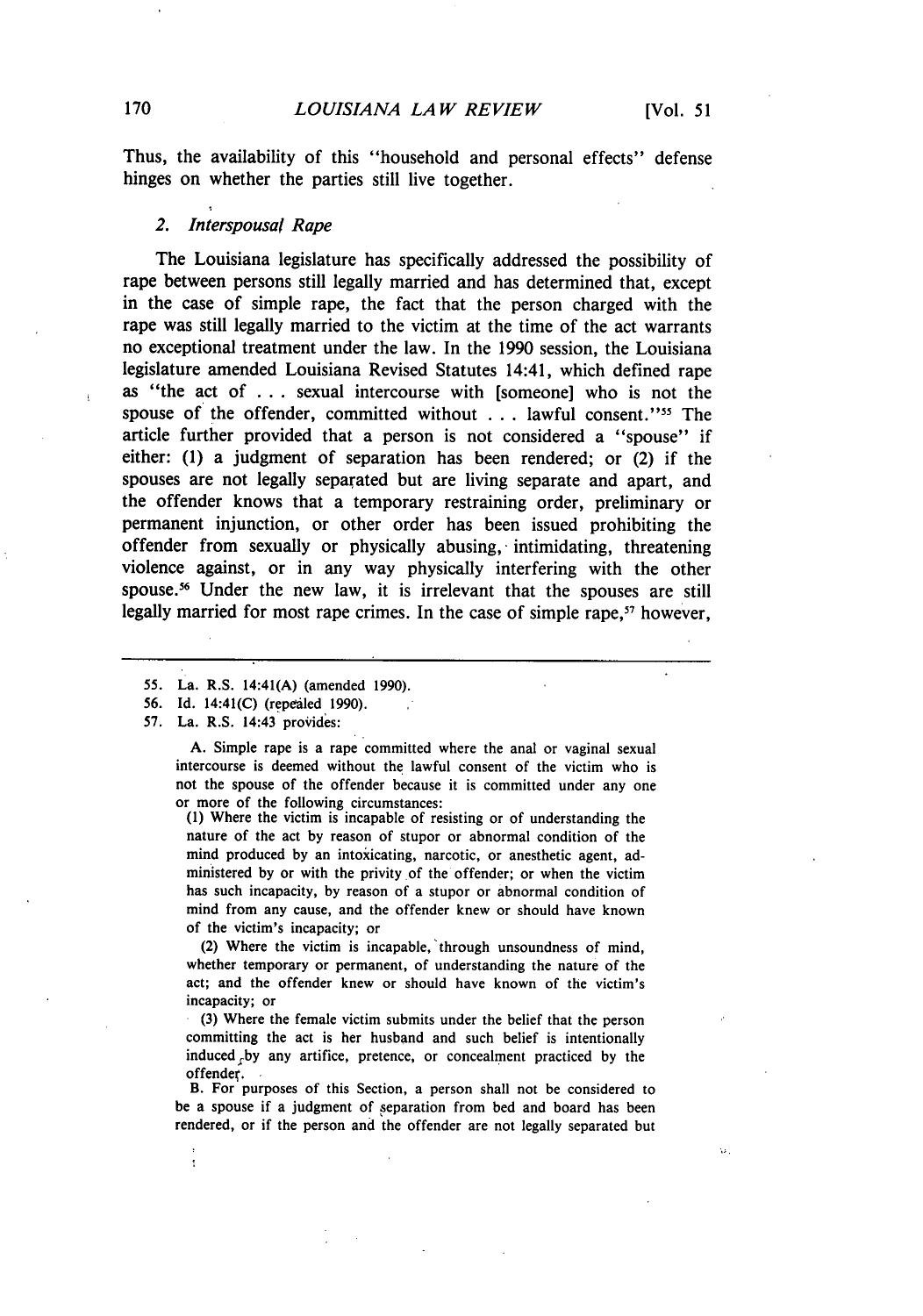#### **NOTES**

the possibility of a husband or wife being found guilty of interspousal rape still depends upon whether some form of available judicial relief has been obtained by the alleged victim, and in the absence of a legal separation, also upon whether tie couple no longer lives together.

#### III. ANALYSIS

## A. Structure of the Court's Analysis

The *Woods* court framed the issues in the case as: (1) whether the apartment was a community dwelling;<sup>58</sup> and (2) if so, whether Woods entry into the apartment could be considered unauthorized. After answering the community dwelling inquiry in the negative, the court stated that the entry was unauthorized. The court did not expressly address the second question.

The court's overall approach to the "unauthorized" inquiry appears to have been as follows: to determine whether the dwelling is a community one, the court looks to the classification of the rent obligation under the Louisiana Civil Code's matrimonial regimes articles. If the rent obligation is a separate obligation, then the husband has no proprietary interest in the dwelling. If, however, it is a community obligation, he does have a proprietary interest.

Thus, the initial question asked by the Woods court, on a more basic level, is whether the defendant has any proprietary interest in the premises. If not, then the defendant's entry is unauthorized, and the inquiry ends here with the same outcome as *Woods*. If, however, defendant does have a proprietary interest in the premises, then apparently the Woods court would say that the entry is not unauthorized.<sup>59</sup> Such a theoretical frame-

are living separate and apart and the offender knows that a temporary restraining order, preliminary or permanent injunction, or other order or decree has been issued prohibiting or restraining the offender from sexually or physically abusing, intimidating, threatening violence against, or in any way physically interfering with the person.

C. Whoever commits the crime of simple rape shall be imprisoned, with or without hard labor, for not more than twenty-five years.

58. Apparently, what the court means by "community dwelling" is whether the dwelling may be considered "of the community" or "community property."

59. This conclusion may be reached by considering the implications of the court's statement: "Therefore, the appellant *does not have any proprietary interest* in the apart-, ment, *and as* such, his entry *could be* deemed to have been an *unauthorized* entry." (emphasis added). State v. Woods, 526 So. 2d 443, 445 (1988). This statement suggests that where the defendant *does have* proprietary interest in the premises, then his entry could *not* be deemed unauthorized.

þ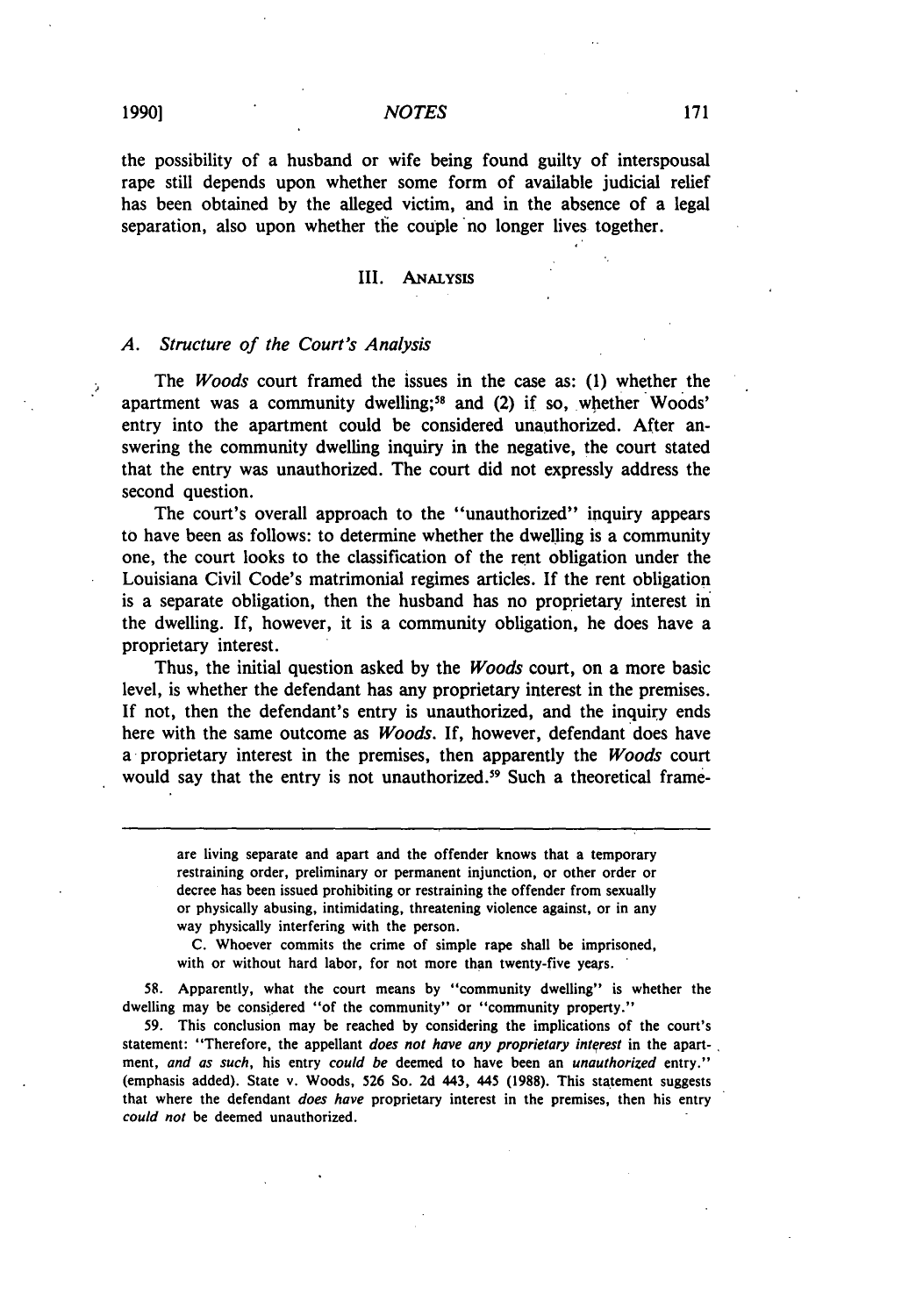work, where proprietary interest is apparently determinative of whether an entry is unauthorized, is virtually impossible to reconcile with burglary policy and jurisprudence. As illustrated by the doctrine and jurisprudence reported in this note, the focus of burglary law has been primarily on protection of occupancy or possession of property, and not on protection of ownership. To embrace the *Woods* rationale entirely would lead to the absurd conclusion that a lessor may not be convicted of burglarizing his lessee's home. This is clearly not the law.

As a practical matter, the *Woods* court did consider the occupancy or possession of the premises in its determination that the rent obligation was not a community obligation. The court stated that the rental of the apartment for the sole use of Mrs. Woods and her children did not meet the criteria of a community obligation, "especially where **...** [Mr.] Woods did not also live there."60 However, the court's failure to include occupancy or possession as a consideration in its overall analysis, and its emphasis on proprietary interest instead, certainly cast doubt on the soundness of the theory behind the decision-especially because the court is wrong in its analysis of the community right involved as well.

Also questionable about the *Woods* approach is its failure to address consent as a possible defense, the court basically "punting" the issue. As stated in *Lozier,* consent is a traditional defense against burglary, but to be valid, it must conform to certain requirements: the consent given must be that of an occupant or an occupant's agent; it must be given by one with the authority and capacity to consent; and it must be voluntary and intelligent.

Applying these requirements to the facts in *Woods,* in which George Woods and his son who lived in the apartment both gave uncontroverted testimony that the son had provided Woods with a key to the apartment, it appears that Woods had the consent of an "occupant." Mrs. Woods, however, testified that she had changed the locks to the apartment three times to prevent Mr. Woods from entering the apartment with the keys given to him by the sons. Thus, the questions of whether the son had the authority and capacity to consent, and whether the consent was voluntary and intelligent remain.

After stating that "voluntary and intelligent" consent requires that the consent be based on a reasonable understanding of the identity and purpose of the intruder, the *Lozier* court stated that a child who allows a total stranger to enter would not necessarily have sufficient understanding of the circumstances to give valid consent. *Woods* is certainly distinguishable from such a scenario in that the child in *Woods* knew the identity of George Woods, his father. In addition, Woods testified that he had explained to his sons that he was interested in reconciling with

**60.** *Woods,* **526** So. **2d** at 445.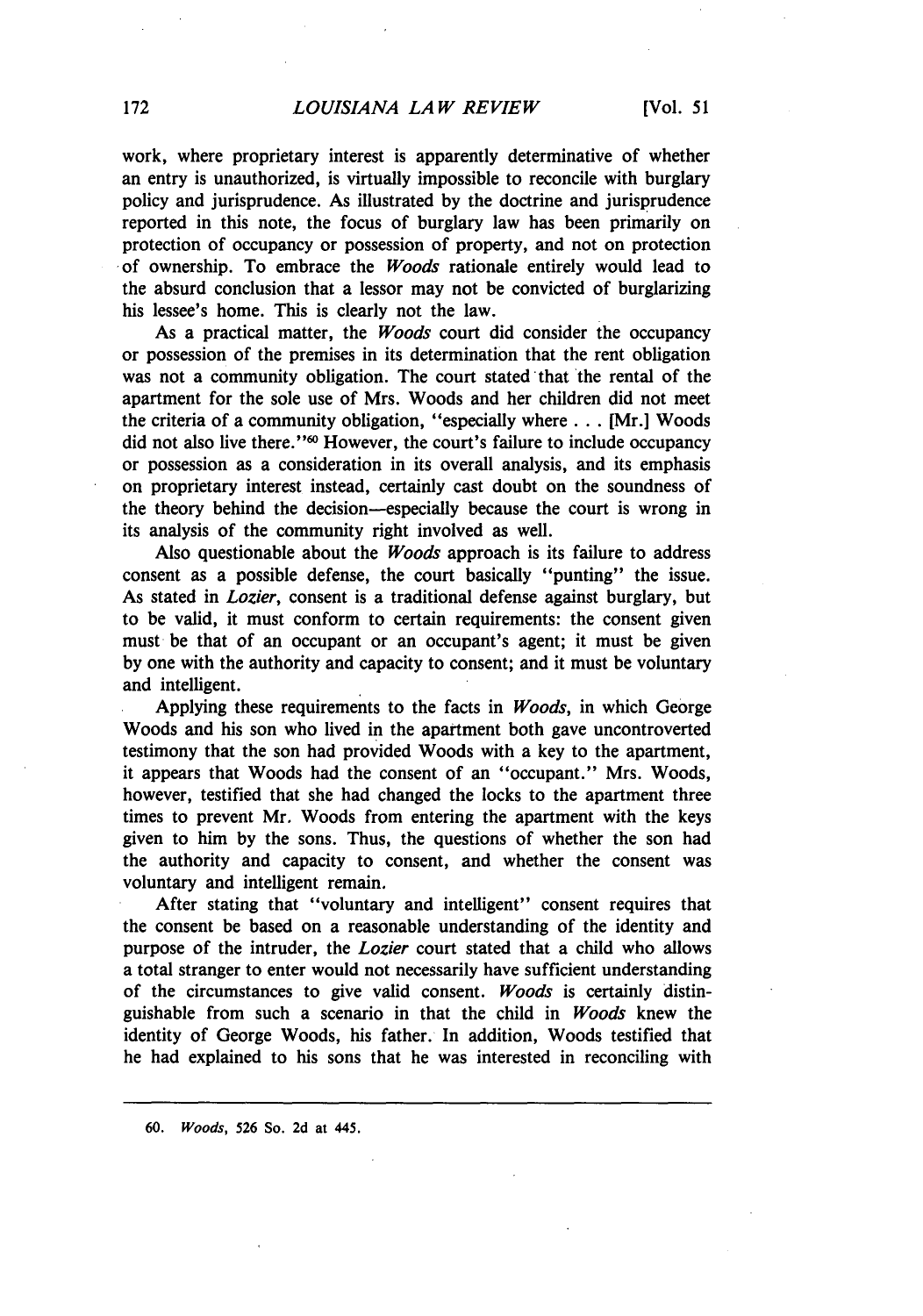his wife. Furthermore, Woods stated that the sons shared this interest and appeared to suggest that this was part of the son's motivation in giving his father the key. Is this enough to say that the son's gving the key to his father was based on a reasonable understanding of the father's purpose?

Finally, addressing the authority and capacity requirement, the first circuit in *Tuggle* stated that a ten-year-old girl lacks the authority and capacity to consent. The *Woods* record does not provide the age of the son who gave Mr. Woods the key. Based on the clarity of his testimony at trial and on the fact that he was given his own key to the apartment to let himself in after school, the child probably was not of tender years. But even if **the** son were found to be of a sufficient age to give effective consent, what effect if any should his mother's changing the locks have on his authority to tonsent? The question of consent appears to have been at least worthy of the court's consideration.

## *B. Classification of Rent Obligation*

Again questionable, but perhaps flowing from an attempt **by** the court to achieve an equitable result within the context of its faulty overall analytical framework, is the court's classification of the rent obligation as a separate one. Although the classification of the obligation would be irrelevant if the court had properly focused on occupancy or possession rather than on proprietary interest in its overall burglary analysis, this portion of the opinion is being addressed only to point out its potentially dangerous implications for matrimonial regimes law.

First, the court not only ignored the presumption of Civil Code Article **2361** that any obligation incurred during the existence of the community property regime is presumed to be a community obligation, but entirely reversed it. The court said, "it does not appear that the rental **...** of the apartment **. . '** would meet the criteria of a community obligation .... As such, Ms. Woods' rent obligation would be her separate obligation, not an obligation of the community. . . .<sup>161</sup> Thus, the court appeared to place the burden of proof on the party in whose favor the presumption normally applies, and not on the party asserting that the obligation was a separate one, who normally bears the burden of rebuttal.

It appears that the obligation ultimately should have been classified as a community obligation. Applying the presumption of Article **2361,** unless the rent obligation meets the criteria of a separate obligation under Article **2363,** it is a community obligation. Article **2363** provides, in relevant part, that a separate obligation is one incurred "during the existence of a community property regime though not for the common

**61. Id.**

173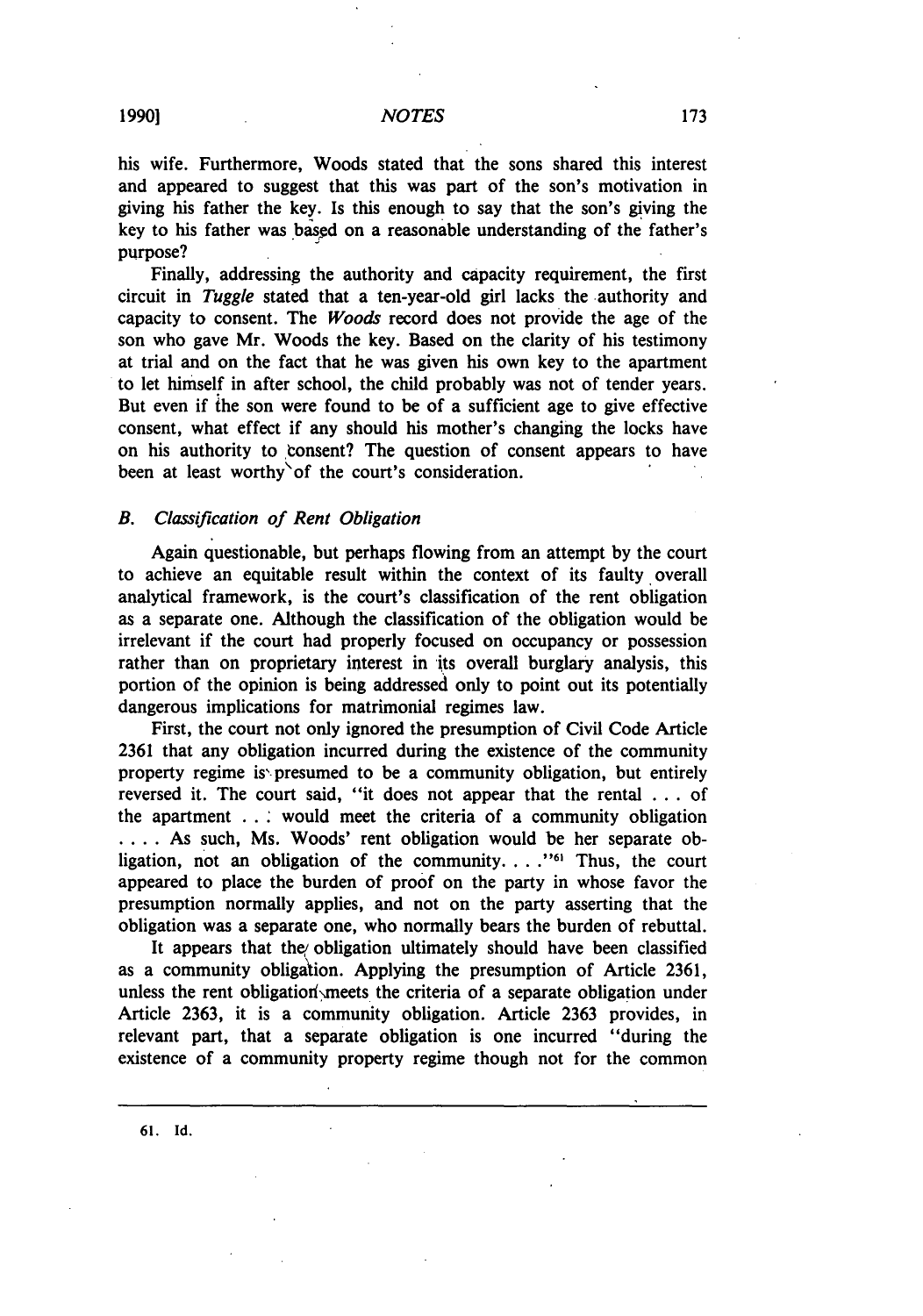interest of the spouses or for the interest of the other spouse." $62$  One can hardly say that an obligation incurred by a wife for the purpose of providing shelter for her and her husband's children would be one "not for the common interest of the spouses" or one not "for the interest of the [husband]."

# IV. **QUESTIONS LEFT OPEN BY THE** *Woods* **COURT**

After *Woods,* many questions remain unanswered regarding interspousal burglary in Louisiana. Among the issues that the court failed to address are: (1) the relevant policy considerations in the area of interspousal crimes; and (2) the role that should be assigned to the various forms of relief available to the spouses.

Any discussion of interspousal crimes would be incomplete without **d** presentation of certain basic policy concerns. Various theories of legislation have been advanced by different jurisdictions in the areas of interspousal and interfamily theft law,<sup>63</sup> some of which are equally relevant to interspousal burglary. One such theory is that prosecution in this area undermines the unity of the family. However, the counter-argument to this theory is that the theft itself and the desire of one spouse to prosecute the other evidence the fact that family unity has already been disrupted. Furthermore, disruption of the family unit is even more evident in interspousal burglary cases in which the spouses have chosen to discontinue living together.

Another theory is that prosecution of interspousal crimes should be restricted because of the danger of miscarriage of justice, interspousal bitterness making testimony especially unreliable. This argument belittles the effectiveness of our criminal justice system, which is designed to determine the truth or falsity of accusations.<sup>64</sup> The possibility of false accusations exists in all areas of criminal law and, even though our system may fail to screen invalid accusations in some cases, there is no reason to believe that it will do so to a significantly greater degree in the interspousal crime area.<sup>65</sup> As stated by commentators addressing similar concerns in the interspousal rape area, "[i]f potential false charges were reason not to legislate against certain actions; there wouldn't be a law on the books."66

A third theory is that family thefts should be excluded from criminal law because they are so generally tolerated that the actor cannot be

<sup>62.</sup> La. Civ. Code art. 2363.

<sup>63.</sup> Model Penal Code and Commentaries § 223.1 comment **5** (Official Draft and Revised Comments 1980).

<sup>64.</sup> Comment, The Marital Rape Exemption, 27 Loy. L. Rev. 597, 600 (1981). 65. Id.

<sup>66.</sup> Id. (quoting Griffin, In 44 States It's Legal to Rape Your Wife, 9 Student Law. 20, 21 (1980)).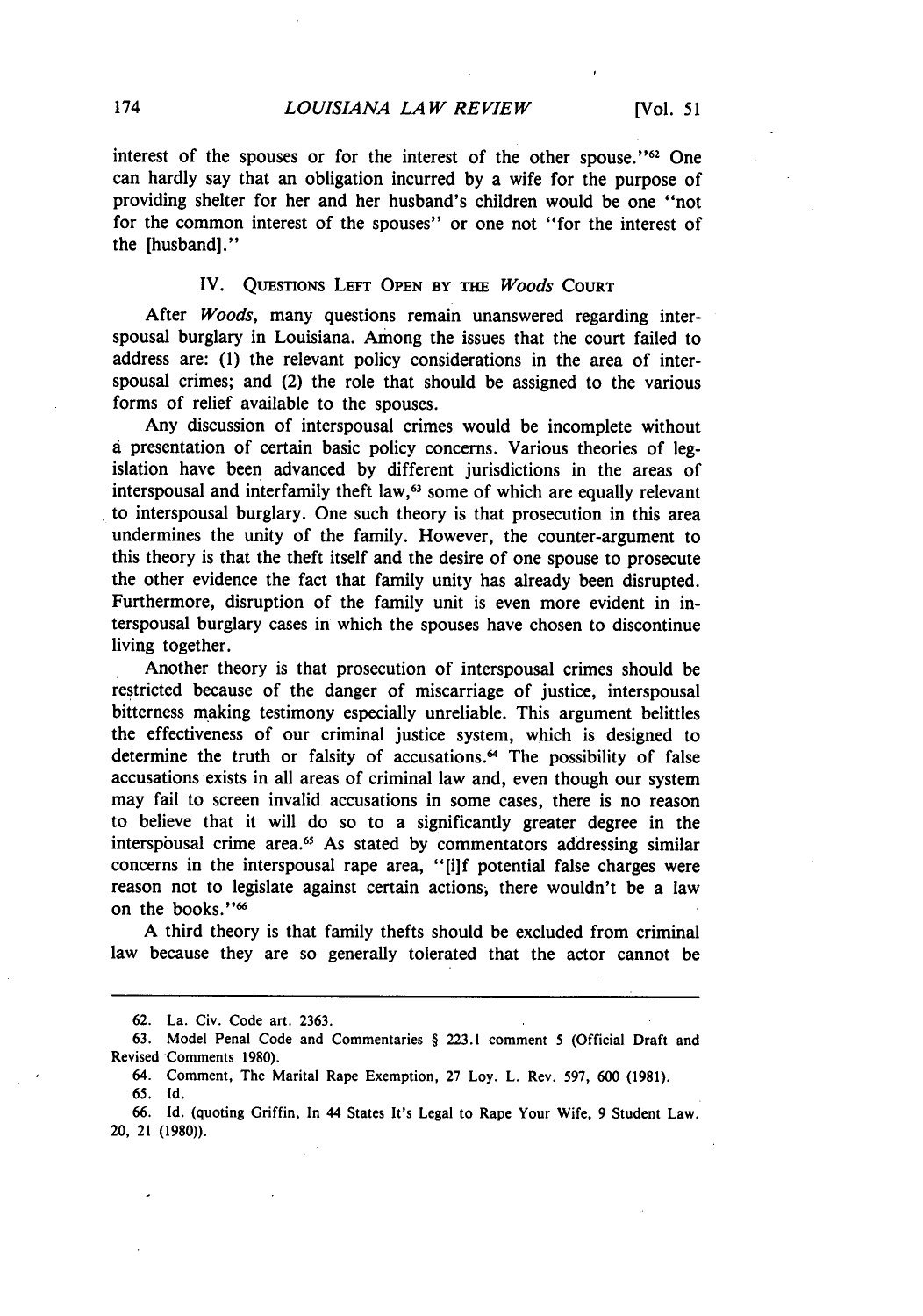considered as "deviating significantly from social norms."<sup>67</sup> There is some feeling also that the possibility of some misappropriations by a spouse is part of the risk assumed by matrimony. These arguments are less persuasive in the typical interspousal burglary case. In most interspousal burglary situations, the spouses no longer live together, and each spouse legitimately expects a certain degree of privacy. Furthermore, the potentially dangerous situation created by the unexpected and unauthorized invasion by one spouse into the abode of the other is exactly the type of situation burglary law was designed to guard against and cannot be justified by the fact that such dangers are often tolerated and go unreported. By analogy, interspousal battery is also often tolerated. Yet interspousal battery is still considered a crime. The same should be true for interspousal burglary when the spouses no longer live together.

Lastly, there is the belief that family crime complaints are but a symptom of family quarrels, which criminal courts are unsuited to handle. Again, the significance of this argument is weakened in the marital burglary context. The facts that the spouses have resorted to separate residences and that one spouse desires that the other not enter his or her dwelling without permission indicate that the problems between the spouses have escalated beyond a mere "family quarrel" into something so much more serious that the family unit is in jeopardy. Unauthorized intrusions under such circumstances create dangerous situations for which criminal law is indeed the proper remedy and criminal court is the proper forum.

It is also important to explore the possible role of various forms of relief available to Louisiana spouses who suffer marital difficulties. Louisiana spouses have several remedies available to them including, of course, filing for separation or divorce. Also available are the remedies of Louisiana Revised Statutes 9:306,<sup>68</sup> which provides for an injunction to prohibit a spouse from physically or sexually abusing the petitioning spouse, and Louisiana Revised Statutes  $9:308,$ <sup>69</sup> which provides for the use and occupancy of the family home. The protection of each of the latter two statutes, however, is available only when one of the spouses has filed for separation or divorce.<sup>70</sup> What should be the role of these possible forms 'of relief in Louisiana burglary law? Should a spouse be required to pursue separation or divorce as well as one of these remedies before Louisiana extends the protection of its burglary provisions? Or is it more desirable to provide interim protection to spouses for that period after

<sup>67.</sup> Model Penal Code and Commentaries § 223.1 comment 5 (Official Draft and Revised Comments 1980).

<sup>68.</sup> La. R.S. 9:306 (1990).

**<sup>69.</sup>** La. R.S. **9:308 (1990).**

**<sup>70.</sup>** Relief under **9:306** is available only after petition for separation or divorce has been filed, but relief under **9:308** may be filed for in conjunction with the filing for separation or divorce.